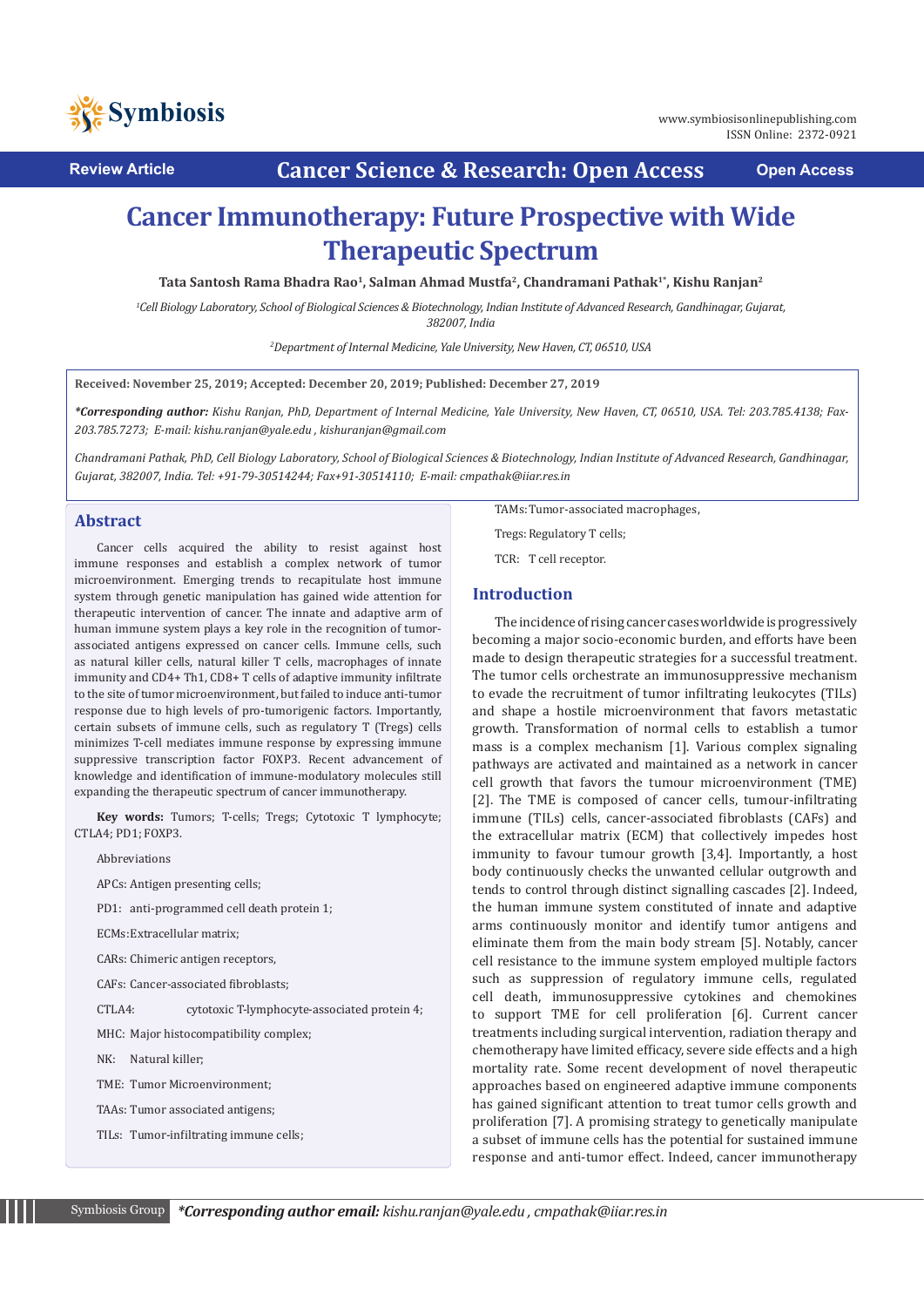has a great potential and advantage of manipulating patient's own immune system to recognize and remove tumor cells. Importantly, cancer immunotherapy strategies have limited risk of side effects and possess high target specificity. For instance, the antitumor cytolytic T lymphocytes (CTLs) present in the blood of cancer patients has been attributed as the most effective type of immune cells that recognize and kill tumor cells [8]. Gershon et al., described the concept of the immunosuppressive function of CD8+ T cell [9] An earlier study reported that thymectomy in a three day old mice generated autoimmunity by suppressing CD4+ T cell population [10]. However, T-cell mediated immunotherapy generates a weak T cell response as most of the tumor-associated antigens (TAAs) are recognized as self-proteins. Therefore, specific antigen receptor for T-cells activation is required to trigger a robust immune response against growing tumor cells. Schietinger et al., has shown that during Tumorigenesis cancer cells express tumor-specific neo-antigen to escape from CD8+ T cell encounter [11]. Tumor regression mediated through antitumor T cells (CTLs) to conquer the unsympathetic effects of tumors in the host is still challenging [12]. In this review, we will highlight the mechanisms employed by the immune system to control the outgrowth of cancer cells and the future strategies helpful to improve the cancer immunotherapy.

## **Cancer cells plays hide and seek with Immune system**

## **TME induced barriers to Immune system**

The host immune system elicits limited and weak immune responses against tumors compared to bacterial and viral infections [13, 14]. It is important to note that, TME acquired several mechanisms to restrict or suppress T cell activation and preventing the infiltration of immune effector cells [15, 16]. Moreover, TME eventually establishes a protective mechanism to impede host immune response through provoking the expression of TGF-β [17] and indoleamine 2,3-dioxygenase (IDO) levels [18]. In fact, host factors such as genetic polymorphisms associated with proliferation regulatory pathways, mutation leading to loss of MHC class I expression and recognition of CD8 effector T cells, inactivation of NK cells costimulatory molecules CD58 also contributes to immune evasion [19]. The tumor cells has the potential to disrupt key T-cell mediated immune response such as T-cell activation and T-cell infiltration. Nevertheless, several factors intrinsic to a host have significant impact on the natural immunogenicity as well as responsiveness to immunomodulatory agents. Notably, the aggressive tumor environment mitigates inflammatory reach at the site and promotes tumor growth, now considered as one of the hallmarks of cancer [2].

There are distinct steps employed by the host immune system to eliminate cancer cells; first recognition of cancer antigens by circulating antigen presenting cells (APCs) to process and recruit T cells. Second, expression of co-stimulatory molecules such as B7.1 (CD80), B7.2 (CD86) on APCs that interacts with CD28 of the naive T-Cells [20-22]. Third, suppressing T cell inhibitory molecules such as CTLA-4 and PD-1 to improve the effectiveness of immune-clearance [23]. The physiological alterations in cancer cells have also caused reduced tumor immunogenicity and immune response: for instance, low oxygen supply (hypoxia) and glucose insufficiency impaired MHC-I surface expression of T-cells leading to reduced CD8 T cell activation. Notably, the transcriptional regulation of MHC-I through IFNγ-STAT1 signaling has been shown to be modulated by hypoxia [24]. In fact, mutation leading to impaired IFNγ-STAT1siganling propagate metastatic transformation in cancer patients [15, 25, 26]. In addition, hypoxia also favors metastatic transformation through the production of lysyl oxidase [27] and impeding natural killer (NK) cell functions [28]. Moreover, hypoxic tumor microenvironment also instigates CCL28 expression to recruit Tregs cells in ovarian cancer [29]. It is important to note that, dysregulated angiogenesis and aberrant tumor growth in cancer patients induces metabolic stress that may also lead to hypoxia and nutrient deficiency [30, 31]. Thus, TME surmounts or hijack cancer regulatory mechanisms through modulating signaling pathways to acquire proliferative capacity.

# **Immune modulators favor cancer cells for immune evasion**

In the process of tumor development, cancer cells hijack host immune surveillance components and direct them to favor metastatic growth. Noteworthy, the tumor-associated macrophages (TAMs) have been considered as a major culprit in developing tumor-associated angiogenesis and metastasis [32]. Although, the exact mechanisms of TAMs mediated immunosuppression have not been fully Understood. Although some studies investigated that TAMs induces vascular endothelial growth factor (VEGF) and transforming growth factor beta (TGFβ) expression during angiogenesis to inhibit T cell mediated responses [33-36]. TAMs reportedly inhibit the T cell mediated immune outcomes [37]. Importantly, tumor cells suppress major histocompatibility complex (MHC) expression and processing to escape from anti-tumor T-cell response. Mechanistically, T-cell activation relies on co-stimulatory signals originated from antigen presenting cells (APCs) such as dendritic cells (DCs), however, tumor cells mitigate APCs stimulation leading to insufficient expression of MHC class I- and II-peptide molecules [38]. It is important to note that, TME contains NKGD2 ligands such as MIC-A/MIC-B to reduce the activation of effector T-cells, αβ T cells, gamma-delta T cells and NK cells [39]. Moreover, cancer cells induce the levels of nitric oxide, reactive oxygen species (ROS), arginase, IL-10 and TGF-β to suppress immune response. In addition, cancer associated fibroblasts secrete chemokines CCL2 and CXCL12 to promote the immune suppression [40].

Most importantly, certain subsets of T cells dampens immune surveillance and promoted tumor progression. The CD4+ CD25+ FoxP3+ regulatory T cells (Tregs) cells have been considered as a major immune suppressive subset that are highly resistant to immunotherapy [41]. Earlier studies have examined that, tumor-associated Tregs are highly immunosuppressive compared to normal Tregs in humans [42, 43]. The secretion of tumor associated chemokines infiltrates Tregs to the tumor microenvironment [44, 45]. The immunosuppressive activity of Tregs is chiefly governed by associated transcription factor FOXP3 that itself is considered as a highly immune suppressive molecule. Moreover, Tregs exerts inhibitory effect by inducing the

**Citation:** Ranjan K, Chandramani P, Ahmad Mustfa S, Santosh Rama Bhadra Rao T (2019) Cancer Immunotherapy: Future Prospective Page 2 of 8 with Wide Therapeutic Spectrum. Cancer Sci Res Open Access 6(2): 1-8. DOI[: 10.15226/csroa.2019.0015](http://dx.doi.org/10.15226/csroa.2019.00152)3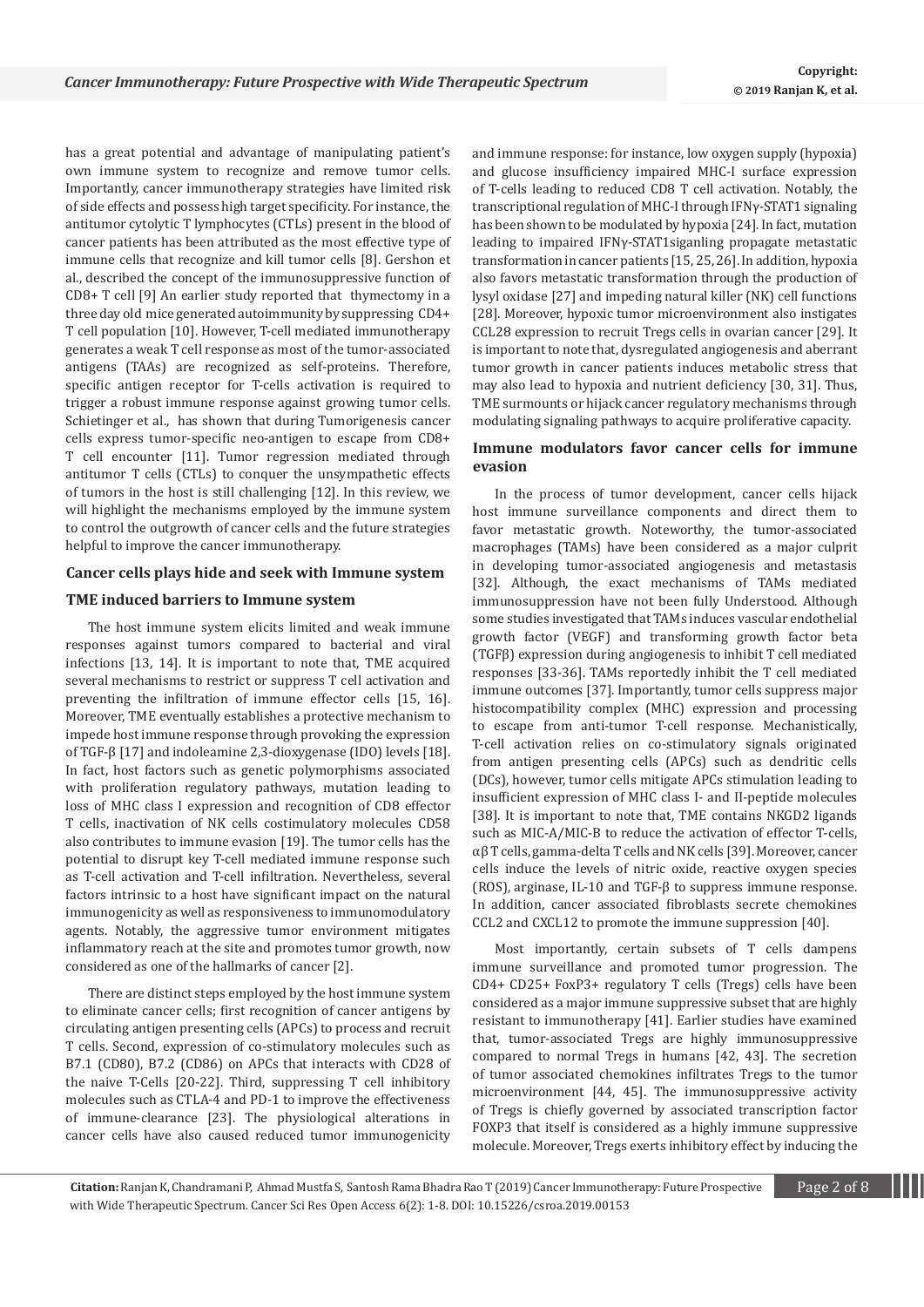expression of inhibitory cytokines (IL-10, TGF-β) and inactivate PI3K signals in Tregs to persist tumor regression [46]. In fact, the tumour hypoxia condition secrets paracrine mediators such as adenosine that can suppress T-cell activation by enhancing Tregs expression [47]. In addition, Tregs participate in the suppression of DCs, T-cells activation, IL-10 producing cells and myeloid-derived mesenchymal stem cells [48, 49]. Moreover, the proportion of CD8+ T cells to Tregs are critical determinants of tumor progression, for instance the enhanced CD8+ T cell infiltration has been considered as a prolonged survival factor for patients earlier encountered with colorectal and breast cancer [50-52]. The sufficient amount of CD8+ T cells with reduced Tregs expression in the ovarian cancer has shown positive response to immunotherapy [44, 53]. In contrast, TAMs together with Tregs exhibits a poor immune response [44, 54]. Altogether, tumors acquired the ability to resist and escape from machineries associated with host immune surveillance for rapid proliferation.

## **Guards on duty: Immune regulation of tumor cells**

## **Trackers on tumors -Tumor associated antigens (TAAs)**

 The success of cancer immunotherapy made over the last few decades unequivocally relies on identification and targeting Tumor associated antigens (TAAs) expressed in tumours. Importantly, to distinguish normal and malignant cells for effective immunotherapy immune cells largely depends on antigenic cell surface markers. Indeed, cancer cells express distinct surface markers due to metabolic and signalling alteration that can be recognised by circulating T-cells [55]. The circulating T-cells recognize and respond to pathogens or abnormal cells through antigen interactions with the target cells. Identification of TAAs that binds to T-cell receptors (TCRs) with optimal affinity are a major challenge in the development of adoptive T-cell therapy in cancer [56, 57]. The TAAs are broadly classified in three major groups: First group, consist of cancer-testis (CT) antigens, normally silent in non-transformed cells but transcriptionally active in tumor cells. CT antigens include MAGE-A1, NY-ESO-1 and SSX-2 [58]. Second group, consist of differentiation antigens, expressed in melanocytes Gp100, Melan-A/Mart-1, and cells of epithelial origin. Third group, consist of overexpressed TAAs that can be directly recognized by T cell and induces an immunological response [58]. The 3rd group has members of hTERT and tumor suppressor p53 [59]. Bruggen et al., have shown that cancer cell expressing antigen that can activate T cells and could be developed as tumor based vaccines [60]. Nemunaitis et al., have designed a cell based vaccine, which activates the tumor-specific CD4+ T cells in cancer patients [58]. Obenaus et al., has identified antigens which are having optimal affinity towards human T-cell receptor by identifying a CT antigen NY-ESO [61]. Lee et al. have found MART-1 or tyrosinase as TAAs specific for circulating CD8+ T-cell [62]. Thus, identifying highly tumor specific antigens and associated mechanism may provide a better understanding to design a successful therapy.

# **T-cell priming against TAAs**

 Mechanistically, the affinity-matured T-cell receptors (TCRs) cross-reacts with targeted antigens for optimal signaling response and clearance of tumors [63, 64]. Notably, T-cells recognize the antigens processed through MHC class I and II molecules. It is imperative to understand the mechanistic steps of the MHC antigen presentation that may provide a target site for developing T cell–mediated immunotherapy [65, 66]. Some earlier studies demonstrated that modulating expression of MHC class I & II molecules has been noticed in various forms of cancers [67-69]. Notably, CD4+ T cells have also been reported in anti-tumor activity mediated through MHC II presentation with APCs and production of cytokines [70]. Srivastava et al., [71], Thompson et al., [72] has demonstrated that "MHC II vaccines" are able to activate a novel repertoire of tumor-specific CD4+ T cells. Mechanistically, the CD8+ cytotoxic T cells (CTL) and CD4+ helper T (Th)1 cells mediates anti-tumor response through the production of interferon (IFN)-γ and cytotoxins, but can be suppressed by chronic inflammation to proliferate cancer [73, 74]. Pathangey et al., have identified MUC1 class peptide and glycosylated-anchor epitope which elicits lytic responses in breast cancer patients and kills the cancer cells [75]. Grenier et al., has developed a vaccine against melanoma by combining in vitro activated T cells and melanoma antigen gp100 (PMEL) that generates life-long CD8+ T cell responses [76]. Additional strategies for enhanced T-cell differentiation through exposing T cells to γ-cytokines such as IL-7 and IL-15 has been employed for prolonged response [77, 78]. Current efforts have been made to directly transfer genetically engineered CD4+ and CD8+ T-cell to overcome limiting therapeutic efficacy for enhanced outcome. In addition, there are certain population of tumor-antigen-specific T cells, also known as TILs isolated from cancer patients and genetically modified through ex vivo has the potential to induce anti-tumor effects [79, 80]. It is imperative to identify novel immunotherapies that precisely recognize TAAs and directed them to MHC modification for optimal immune regulation.

#### **Cancer immunotherapy and challenges**

# **Therapeutic strategies to enhance T cell mediated tumor regression**

Immunotherapy has been used as a revolutionized approach to treat cancer patients in recent era. However, defined tumorantigen targeted therapy with effective ability to clear the tumor is still challenging due to the rapid changes that occur in TME. The existence of intra-tumoral T cells shown as a predictive marker for cancer survival, therefore currently, tumor specific T-cells are utilized as an effective tool for cancer treatment. The various strategies employed to use the tumor-specific T cells include; (a) tumor-infiltrating T cells (TILs) (b) the generation of CTLs and (c) genetically engineered chimeric antigen receptor (CAR) T cells [8]. The major disadvantage associated with TILs and cytotoxic T cells is the "on-target, off-tumor" toxicity [81]. Zhang et al., [81] and Schepisi et al.,[82] have shown that utilizing dualantigen specific CAR-T cells for prostate and pancreatic cancers that restrictsthe persistent T cell functionn to only antigen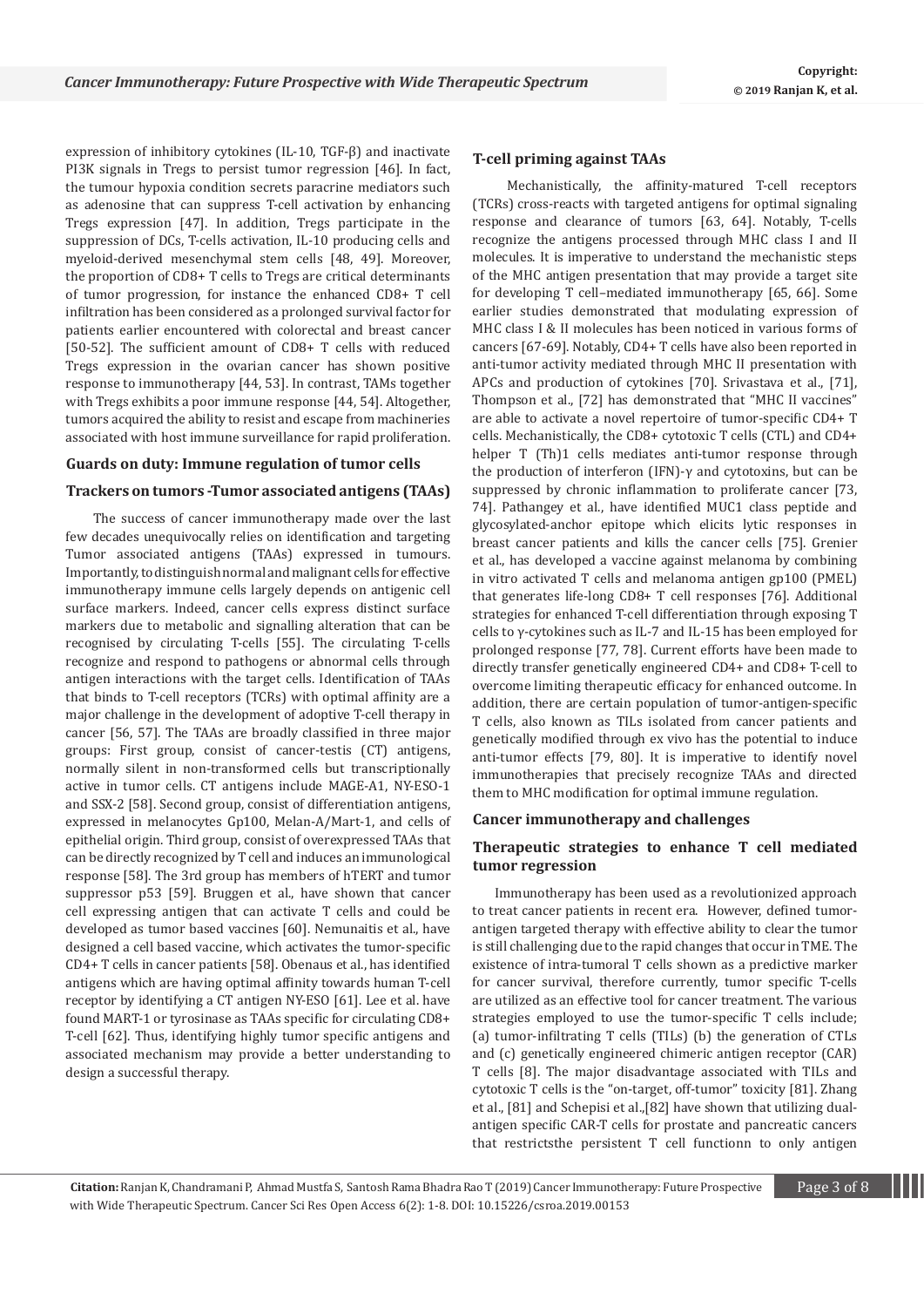expressing target cells without generating any cytotoxicity to nearby cells. Another approach to circumvent this problem is by using switchable CAR T cells. In this strategy, in the presence of Fab switch activation of T cells occurs against tumor antigen as well as peptide neo-epitope [83]. The CTLA-4 and PD-1 mediated immunotherapy are highly effective against various cancer types [84, 85]. The anti-CTLA-4 antibody (Ipilimumab) treatment was the first immune checkpoint blockade to be used clinically and showed prolonged survival in cancer patients [84]. The anti-PD-1 based immunotherapy (Nivolumab) is the most efficient against solid tumors with the prolonged survival of cancer patients [86]. Hsu et al., have shown that the Ibrutinib combination with checkpoint inhibitors enhances antitumor activity in solid tumors [87]. Inhibition of immunosuppressive enzyme indoleamine 2,3-dioxygenase (IDO) accelerates the antitumor T cell responses in gastrointestinal stromal tumor by using Imatinib [88]. Tumor regression of solid B16 tumors and enhanced cytotoxic T-cell (CTL) activity in mice has been shown by using poly-lactideco-glycolide (PLG) cancer vaccine in combination with immune checkpoint antibodies, anti–CTLA-4 or anti–PD-1 [89]. Also, by using combined vaccination therapies the Tumor regression in humans is achievable. The recent emergence of dendritic cell based immunotherapy globally acclaimed as a potential tool to manipulate anti-tumor immune response. It was examined that the dendritic cell-tumor stressed lysate (DC-TSL) acts as a powerful inducer of antitumor immunity aligned with Laryngeal cancer in humans by activating dendritic cells [90]. In another way, some immune-sensitizing agents such as ONCOS-102 are a serotype 5 adenovirus-mediated treatment that induces PD-L1 and infiltration of CD8+ T cells to regress tumors that works as an immune-sensitizing agent along with checkpoint inhibitors [91].

# **Future perspectives and challenges in cancer immunotherapy**

The future of cancer immunotherapy relies on developing novel approaches and effective strategies to differentiate self vs non-self during the course of treatment. Noteworthy, once T cell activation happens a simultaneous process initiated by T cells to activate co-inhibitory receptors to minimize uncontrolled immune responses to normal cells in the region. It is anticipated that advancement in technique and our knowledge to identify and characterized TAAs may provide more accurate clinical targets. Nevertheless, and as we discuss, genetic manipulation of T-cell has enormous potential to target cancer cells, but the manufacturing cost and complexity in isolation from host body remains a challenge in immunotherapies. The restricted production of genetically engineered T-cells have limitation to reach a high proportion of cancer patients. Achieving remarkable success with T cell based immunotherapy needs broader clinical trials with higher vertebrates, however, still challenge persist to fulfil these conditions. Ongoing clinical trials show significant success in cancer immunotherapy, but feasibility of these trials is limited to small cohort that must be addressed. The anti-CTLA-4 antibody (Ipilimumab) treatment shows prolonged survival of cancer patients, and studies are under clinical trials [84]. The anti-PD-1 based immunotherapy (Nivolumab) are most efficient

against solid tumors with prolonged survival of patients [86]. By using combined vaccination therapies, tumor regression in humans is also achievable. Several strategies are underway to enhance the T cell response by activating co-stimulatory receptors such as 4-1BB (CD137), OX-40 (CD134), GITR (CD357) and CD27 to induce broad anti-tumor effect [92]. Therefore, the future therapies are highly dependent on revealing the signaling mediators and pathways manipulated by cancer cells to resist immunotherapy.



**Figure 1:** Comparison between normal to tumor cells and immune modulators in regulation of cancer cell proliferation. The immune mediators T-cells, B-cells, NK cells and macrophage continuously check the outgrowth of cell proliferation to maintain cellular homeostasis. Perturbation to immune mediation lost control over cellular outgrowth and leading to cancer cells proliferation. Tregs and inflammatory cytokines impedes immune response to cancer cells and favor tumor microenvironment (TME) growth. Inhibiting CTLA-4 and PD-1 has the potential to resume cancer cell growth arrest.

# **Conclusion**

Since the past decade, enormous efforts have been made to design strategies for the early detection and treatment of cancer. Conventional treatment approaches mediated through radiotherapy, chemotherapy and surgical removal has limitation of side effects, drug resistance and tumor re-occurrence respectively. Surprisingly, the advanced stage cancers dramatically failed to respond against these conventional therapies. Considering these conditions, some novel alternative therapeutic strategies have been evolved that usually derived from host and highly efficient to target cancer cells. Identification of human immunomodulatory molecules as an anti-tumor agent may hold promise for minimal side effect and highly targeted strategy. Strategies to engineer and redirect host derived immune mediators to suppress cancer progression are considered as a novel mechanism for cancer treatment. However, in some cases it was found that cancer cells simultaneously acquire mechanism to escape immunotherapy that

**Citation:** Ranjan K, Chandramani P, Ahmad Mustfa S, Santosh Rama Bhadra Rao T (2019) Cancer Immunotherapy: Future Prospective Page 4 of 8 with Wide Therapeutic Spectrum. Cancer Sci Res Open Access 6(2): 1-8. DOI[: 10.15226/csroa.2019.0015](http://dx.doi.org/10.15226/csroa.2019.00152)3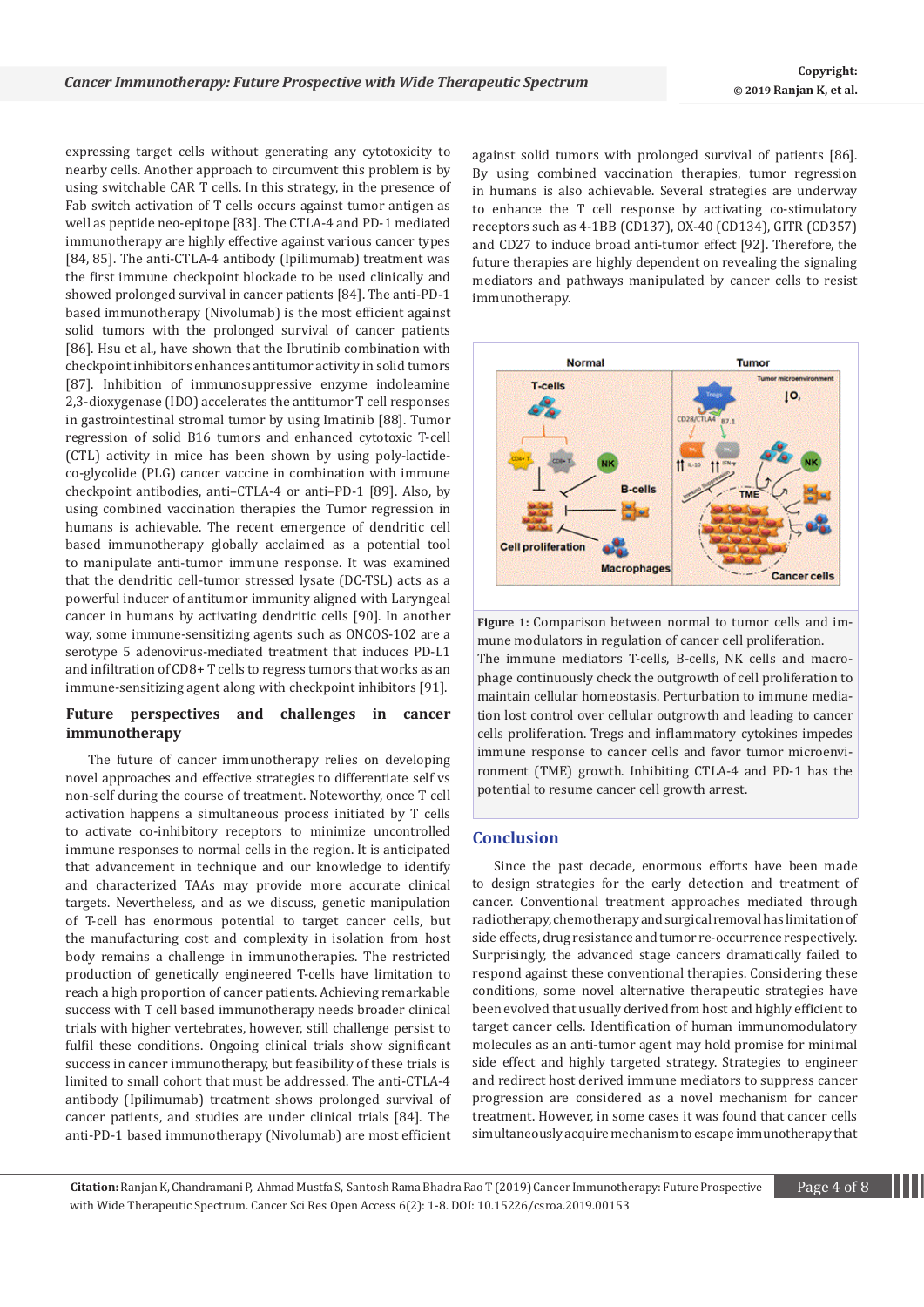result in tumor relapse. For instance, anti-CTLA-4 and anti-PD-1 based immunotherapy has limitation to target a narrow range of tumor types. Designing immunomodulatory maneuvers to target immunosuppressive pathways needs combinatorial approach with chemotherapy or radiotherapy to become more effective against a wide range of cancers. In addition, unfolding the protumor mechanisms acquired by cancer cells may provide some novel targets that help in designing new anti-tumor therapies. It is anticipated that accumulation of experimental evidences will help us to identify emerging obstacles in immunotherapy for better therapeutic strategy. It is also important to emphasize that current established immunotherapies have limitation of limited bioavailability and non-specificity. The emergence of personalized cancer immunotherapies has numerous advantage of improving efficacy and reduce toxicity. Altogether, identification of tumor biomarkers and strategies to target these antigens requires an immense effort, on the positive note research across the globe have gained tremendous success in treating advanced stages tumors through immunotherapy that gives a great hope for architecting future cancer therapies.

# **Acknowledgement**

We apologize to those whose work we were unable to cite due to space limitation. We are thankful to Dr. Omkar Chaudhary, Yale University for critically reviewing this manuscript.

# **Declarations**

No conflict of Interest declared

## **Author Contributions**

T.S.R.B.R, S.A.M., C.P. and K.R. conceived the idea of this review and wrote the manuscript.

## **References**

- 1. [Siegel RL, Miller KD, Jemal A. Cancer statistics. CA Cancer J Clin.](https://www.ncbi.nlm.nih.gov/pubmed/26742998)  [2016;66\(1\):7-30.doi: 10.3322/caac.21332](https://www.ncbi.nlm.nih.gov/pubmed/26742998)
- 2. [Hanahan D, Weinberg RA. Hallmarks of cancer: the next generation.](https://www.ncbi.nlm.nih.gov/pubmed/21376230)  [Cell.2011;144\(5\):646-674. doi: 10.1016/j.cell.2011.02.013](https://www.ncbi.nlm.nih.gov/pubmed/21376230)
- 3. [Dunn GP, Bruce AT, Ikeda H, Old LJ, Schreiber RD. Cancer](https://www.ncbi.nlm.nih.gov/pubmed/12407406)  [immunoediting: from immunosurveillance to tumor escape. Nat](https://www.ncbi.nlm.nih.gov/pubmed/12407406)  [Immunol. 2002;3\(11\):991-998.doi: 10.1038/ni1102-991](https://www.ncbi.nlm.nih.gov/pubmed/12407406)
- 4. [Swartz MA, Iida N, Roberts EW, Sangaletti S, Wong MH, Yull FE, et](https://www.ncbi.nlm.nih.gov/pubmed/22414581)  [al. Tumor microenvironment complexity: emerging roles in cancer](https://www.ncbi.nlm.nih.gov/pubmed/22414581)  [therapy. Cancer Res.2012;72\(10\):2473-2480.doi:10.1158/0008-](https://www.ncbi.nlm.nih.gov/pubmed/22414581) [5472.CAN-12-0122](https://www.ncbi.nlm.nih.gov/pubmed/22414581)
- 5. [Michaela Sharpe and Natalie Mount. Genetically modified T cells in](https://dmm.biologists.org/content/8/4/337)  [cancer therapy: opportunities and challenges.Disease Models and](https://dmm.biologists.org/content/8/4/337)  [Mechanism.2015;8:337-350. doi: 10.1242/dmm.018036](https://dmm.biologists.org/content/8/4/337)
- 6. [Topalian SL, Taube JM, Anders RA, Pardoll DM.Mechanism-driven](https://www.ncbi.nlm.nih.gov/pubmed/27079802)  [biomarkers to guide immune checkpoint blockade in cancer therapy.](https://www.ncbi.nlm.nih.gov/pubmed/27079802)  [Nat Rev Cancer.2016;16\(5\):275-287. doi: 10.1038/nrc.2016.36](https://www.ncbi.nlm.nih.gov/pubmed/27079802)
- 7. [Coulie PG, Van den Eynde BJ, van der Bruggen P, Boon T. Tumour](https://www.ncbi.nlm.nih.gov/pubmed/24457417)  [antigens recognized by T lymphocytes: at the core of cancer](https://www.ncbi.nlm.nih.gov/pubmed/24457417)  [immunotherapy. Nat Rev Cancer. 2014;14\(2\):135-146. doi:10.1038/](https://www.ncbi.nlm.nih.gov/pubmed/24457417) [nrc3670](https://www.ncbi.nlm.nih.gov/pubmed/24457417)
- 8. [Zugazagoitia J, Guedes C, Ponce S, Ferrer I, Molina-Pinelo S, Paz-Ares L.](https://www.ncbi.nlm.nih.gov/pubmed/27158009)  [Current Challenges in Cancer Treatment. Clin Ther.2016;38\(7\):1551-](https://www.ncbi.nlm.nih.gov/pubmed/27158009) [1566.doi: 10.1016/j.clinthera.2016.03.026](https://www.ncbi.nlm.nih.gov/pubmed/27158009)
- 9. [Gershon RK, Gery I, Waksman BH. Suppressive effects of in vivo](https://www.ncbi.nlm.nih.gov/pubmed/4130148)  [immunization on PHA responses in vitro. J Immunol. 1974;112\(1\):215-](https://www.ncbi.nlm.nih.gov/pubmed/4130148) [221.](https://www.ncbi.nlm.nih.gov/pubmed/4130148)
- 10.[Kojima A, Tanaka-Kojima Y, Sakakura T, Nishizuka Y. Spontaneous](https://www.ncbi.nlm.nih.gov/pubmed/947081)  [development of autoimmune thyroiditis in neonatally thymectomized](https://www.ncbi.nlm.nih.gov/pubmed/947081)  [mice. Lab Invest.1976;34\(6\):550-557.](https://www.ncbi.nlm.nih.gov/pubmed/947081)
- 11.[Schietinger A, Philip M, Krisnawan VE, Chiu EY, Delrow JJ, Basom RS,](https://www.ncbi.nlm.nih.gov/pubmed/27521269)  [Lauer P,et al. Tumor-Specific T Cell Dysfunction Is a Dynamic Antigen-](https://www.ncbi.nlm.nih.gov/pubmed/27521269)[Driven Differentiation Program Initiated Early during Tumorigenesis.](https://www.ncbi.nlm.nih.gov/pubmed/27521269)  [Immunity. 2016;45\(2\): 389-401. doi: 10.1016/j.immuni.2016.07.011](https://www.ncbi.nlm.nih.gov/pubmed/27521269)
- 12.[Theresa L. Whiteside, Hannah Rabinowich.The role of Fas/FasL in](https://link.springer.com/article/10.1007/s002620050476)  [immunosuppression induced by human tumors. Cancer Immunology,](https://link.springer.com/article/10.1007/s002620050476)  [Immunotherapy.1998;46\(4\):175-184.](https://link.springer.com/article/10.1007/s002620050476)
- 13. [MC Hollstein, L Peri, AM Mandara, JA Welsh, R Montesano, R A](https://cancerres.aacrjournals.org/content/canres/51/15/4102.full.pdf)  [Metcalf, et al. Genetic analysis of human esophageal tumors from two](https://cancerres.aacrjournals.org/content/canres/51/15/4102.full.pdf)  high incidence geographic areas: frequent p53 base substitutions and [absence of ras mutations. Cancer research.1991;51:4102-4106.](https://cancerres.aacrjournals.org/content/canres/51/15/4102.full.pdf)
- 14.[Cabrera CM, Jiménez P, Cabrera T, Esparza C, Ruiz-Cabello F, Garrido](https://www.ncbi.nlm.nih.gov/pubmed/12694570)  [F.Total loss of MHC class I in colorectal tumors can be explained](https://www.ncbi.nlm.nih.gov/pubmed/12694570)  [by two molecular pathways:β2-microglobulin inactivation in MSI](https://www.ncbi.nlm.nih.gov/pubmed/12694570)[positive tumors and LMP7/TAP2 downregulation in MSI-negative](https://www.ncbi.nlm.nih.gov/pubmed/12694570)  [tumors. Tissue antigens.2003;61\(3\):211-219.doi:10.1034/j.1399-](https://www.ncbi.nlm.nih.gov/pubmed/12694570) [039.2003.00020.x](https://www.ncbi.nlm.nih.gov/pubmed/12694570)
- 15. [Jesse M. Zaretsky, BS Angel Garcia-Diaz, Daniel S Shin, Helena Escuin-](https://www.nejm.org/doi/full/10.1056/NEJMoa1604958)[Ordinas, Willy Hugo, Siwen Hu-Lieskovan, et al. Mutations Associated](https://www.nejm.org/doi/full/10.1056/NEJMoa1604958)  [with Acquired Resistance to PD-1 Blockade in Melanoma. N Engl J](https://www.nejm.org/doi/full/10.1056/NEJMoa1604958)  [Med.2016;375:819-829.doi: 10.1056/NEJMoa1604958](https://www.nejm.org/doi/full/10.1056/NEJMoa1604958)
- 16.[Koyama S, Akbay EA, Li YY, Herter-Sprie GS, Buczkowski KA, Richards](https://www.ncbi.nlm.nih.gov/pubmed/26883990)  [WG, et al. Adaptive resistance to therapeutic PD-1 blockade is](https://www.ncbi.nlm.nih.gov/pubmed/26883990)  [associated with upregulation of alternative immune checkpoints. Nat](https://www.ncbi.nlm.nih.gov/pubmed/26883990)  [Commun. 2016;7:10501. doi: 10.1038/ncomms10501](https://www.ncbi.nlm.nih.gov/pubmed/26883990)
- 17.[Meulmeester E and Ten Dijke P. The dynamic roles of TGF-beta in](https://www.ncbi.nlm.nih.gov/pubmed/20957627)  [cancer. J Pathol. 2011;223\(2\):205-218. doi: 10.1002/path.2785](https://www.ncbi.nlm.nih.gov/pubmed/20957627)
- 18.[Wainwright DA, Balyasnikova , Chang AL, Ahmed AU, Moon KS,](https://www.ncbi.nlm.nih.gov/pubmed/22932670)  [Auffinger B,et al. IDO expression in brain tumors increases the](https://www.ncbi.nlm.nih.gov/pubmed/22932670)  [recruitment of regulatory T cells and negatively impacts survival.Clin](https://www.ncbi.nlm.nih.gov/pubmed/22932670)  [Cancer Res. 2012;18\(22\):6110-6121. doi: 10.1158/1078-0432.CCR-](https://www.ncbi.nlm.nih.gov/pubmed/22932670)[12-2130](https://www.ncbi.nlm.nih.gov/pubmed/22932670)
- 19. [Challa-Malladi M, Lieu YK, Califano O, Holmes AB, Bhagat G, Murty VV,](https://www.ncbi.nlm.nih.gov/pubmed/22137796)  [et al. Combined genetic inactivation of beta2-Microglobulin and CD58](https://www.ncbi.nlm.nih.gov/pubmed/22137796)  [reveals frequent escape from immune recognition in diffuse large](https://www.ncbi.nlm.nih.gov/pubmed/22137796)  [B cell lymphoma. Cancer Cell.2011;20\(6\):728-740. doi: 10.1016/j.](https://www.ncbi.nlm.nih.gov/pubmed/22137796) [ccr.2011.11.006](https://www.ncbi.nlm.nih.gov/pubmed/22137796)
- 20.[Damle NK, Klussman K, Linsley PS, Aruffo A. Differential costimulatory](https://www.ncbi.nlm.nih.gov/pubmed/1372018)  [effects of adhesion molecules B7, ICAM-1, LFA-3, and VCAM-1](https://www.ncbi.nlm.nih.gov/pubmed/1372018)  [on resting and antigen-primed CD4+ T lymphocytes. J Immunol.](https://www.ncbi.nlm.nih.gov/pubmed/1372018)  [1992;148\(7\):1985-1992.](https://www.ncbi.nlm.nih.gov/pubmed/1372018)
- 21.[Gross JA, Callas E, Allison JP. Identification and distribution](https://www.ncbi.nlm.nih.gov/pubmed/1320641)  [of the costimulatory receptor CD28 in the mouse. The J](https://www.ncbi.nlm.nih.gov/pubmed/1320641)  [Immunol.1992;149\(2\):380-388.](https://www.ncbi.nlm.nih.gov/pubmed/1320641)
- 22. [Harding FA, McArthur JG, Gross JA, Raulet DH, Allison JP. CD28-](https://www.ncbi.nlm.nih.gov/pubmed/1313950)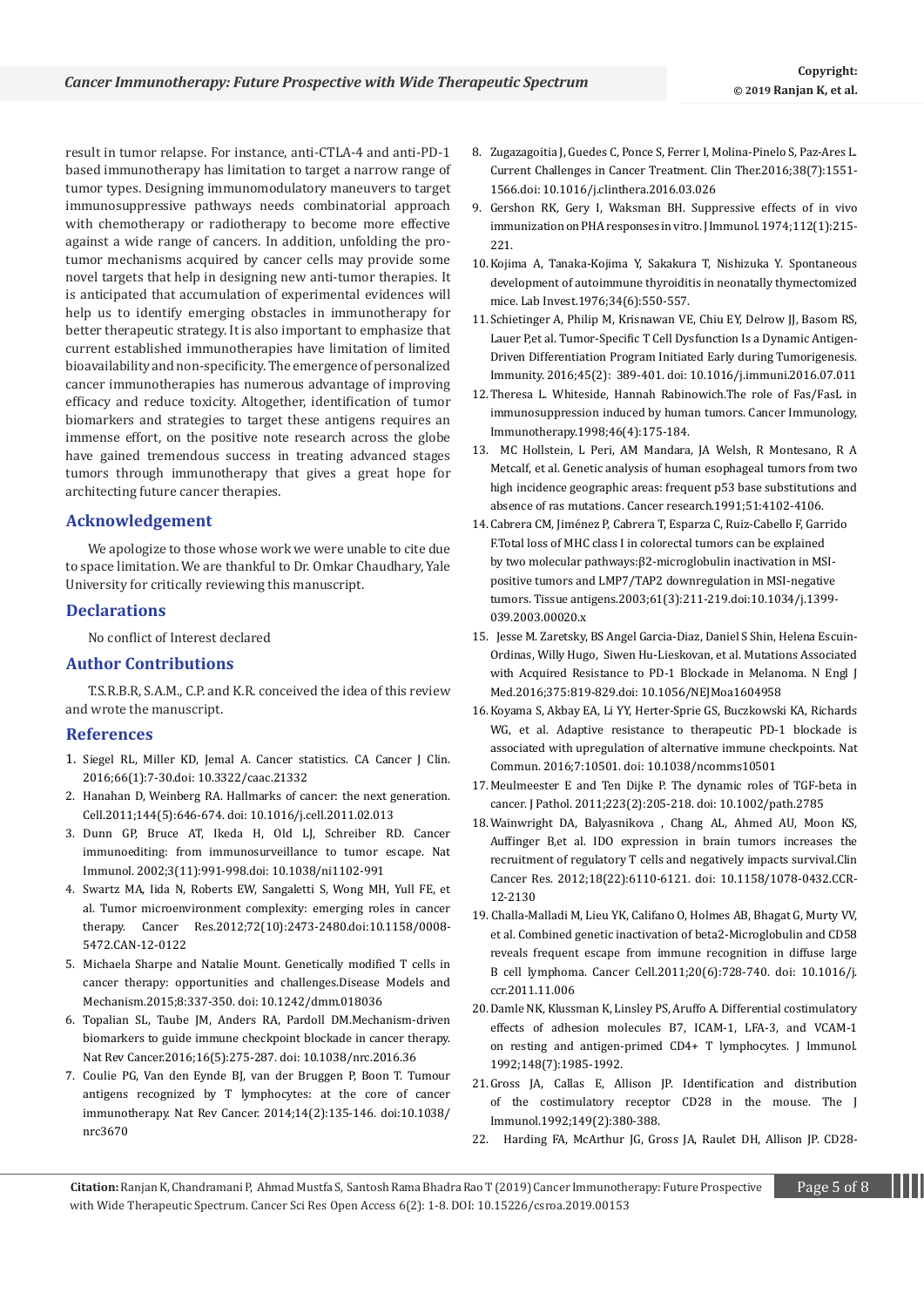[mediated signalling co-stimulates murine T cells and prevents](https://www.ncbi.nlm.nih.gov/pubmed/1313950)  [induction of anergy in T-cell clones. Nature.1992;356\(6370\):607-609.](https://www.ncbi.nlm.nih.gov/pubmed/1313950) [doi: 10.1038/356607a0](https://www.ncbi.nlm.nih.gov/pubmed/1313950)

- 23.[Buchbinder EI and A Desai. CTLA-4 and PD-1 Pathways: Similarities,](file:///C:/Users/srinivas/Desktop/2019/Nov2019/works/CSROA-19-RW-181/ncbi.nlm.nih.gov/pubmed/26558876)  [Differences, and Implications of Their Inhibition. Am J Clin Oncol.](file:///C:/Users/srinivas/Desktop/2019/Nov2019/works/CSROA-19-RW-181/ncbi.nlm.nih.gov/pubmed/26558876)  [2016;39\(1\):98-106. doi: 10.1097/COC.0000000000000239](file:///C:/Users/srinivas/Desktop/2019/Nov2019/works/CSROA-19-RW-181/ncbi.nlm.nih.gov/pubmed/26558876)
- 24.[Mar Marijt KA, Sluijter M, Blijleven L, Tolmeijer SH, Scheeren FA, van](https://www.ncbi.nlm.nih.gov/pubmed/31196219)  [der Burg SH, et al.Metabolic stress in cancer cells induces immune](https://www.ncbi.nlm.nih.gov/pubmed/31196219)  [escape through a PI3K-dependent blockade of IFNgamma receptor](https://www.ncbi.nlm.nih.gov/pubmed/31196219)  [signaling. J Immunother Cancer. 2019;7\(1\):152.doi: 10.1186/s40425-](https://www.ncbi.nlm.nih.gov/pubmed/31196219) [019-0627-8](https://www.ncbi.nlm.nih.gov/pubmed/31196219)
- 25.[Shin DS, Zaretsky JM, Escuin-Ordinas H, Garcia-Diaz A, Hu-Lieskovan](https://www.ncbi.nlm.nih.gov/pubmed/27903500)  [S, Kalbasi A,et al. Primary Resistance to PD-1 Blockade Mediated](https://www.ncbi.nlm.nih.gov/pubmed/27903500)  [by JAK1/2 Mutations. Cancer Discov. 2017;7\(2\):188-201.doi:](https://www.ncbi.nlm.nih.gov/pubmed/27903500)  [10.1158/2159-8290.CD-16-1223](https://www.ncbi.nlm.nih.gov/pubmed/27903500)
- 26.[Mandai M, Hamanishi J, Abiko K, Matsumura N, Baba T, Konishi I. Dual](https://www.ncbi.nlm.nih.gov/pubmed/27016309)  [Faces of IFNγ in Cancer Progression: A Role of PD-L1 Induction in](https://www.ncbi.nlm.nih.gov/pubmed/27016309)  [the Determination of Pro- and Antitumor Immunity. Clin Cancer Res.](https://www.ncbi.nlm.nih.gov/pubmed/27016309)  [2016;22\(10\):2329-2334. doi: 10.1158/1078-0432.CCR-16-0224](https://www.ncbi.nlm.nih.gov/pubmed/27016309)
- 27.[Erler JT, Bennewith KL, Cox TR, Lang G, Bird D, Koong A, et al.](https://www.ncbi.nlm.nih.gov/pubmed/19111879)  [Hypoxia-induced lysyl oxidase is a critical mediator of bone](https://www.ncbi.nlm.nih.gov/pubmed/19111879)  [marrow cell recruitment to form the premetastatic niche. Cancer](https://www.ncbi.nlm.nih.gov/pubmed/19111879)  [Cell.2009;15\(1\):35-44. doi: 10.1016/j.ccr.2008.11.012](https://www.ncbi.nlm.nih.gov/pubmed/19111879)
- 28.[Sceneay J, Chow MT, Chen A, Halse HM, Wong CS, Andrews DM,](https://www.ncbi.nlm.nih.gov/pubmed/22751463)  [et al. Primary tumor hypoxia recruits CD11b+/Ly6Cmed/Ly6G+](https://www.ncbi.nlm.nih.gov/pubmed/22751463)  [immune suppressor cells and compromises NK cell cytotoxicity in](https://www.ncbi.nlm.nih.gov/pubmed/22751463)  [the premetastatic niche. Cancer Res.2012;72\(16\):3906-3911. doi:](https://www.ncbi.nlm.nih.gov/pubmed/22751463)  [10.1158/0008-5472.CAN-11-3873](https://www.ncbi.nlm.nih.gov/pubmed/22751463)
- 29.[Facciabene A, Peng X, Hagemann IS, Balint K, Barchetti A, Wang LP, et](https://www.ncbi.nlm.nih.gov/pubmed/21753853)  [al. Tumour hypoxia promotes tolerance and angiogenesis via CCL28](https://www.ncbi.nlm.nih.gov/pubmed/21753853)  [and T\(reg\) cells. Nature. 2011; 475\(7355\):226-230.doi: 10.1038/](https://www.ncbi.nlm.nih.gov/pubmed/21753853) [nature10169](https://www.ncbi.nlm.nih.gov/pubmed/21753853)
- 30.[Dietmar W. Siemann. The unique characteristics of tumor vasculature](https://www.ncbi.nlm.nih.gov/pmc/articles/PMC2958232/)  [and preclinical evidence for its selective disruption by Tumor-Vascular](https://www.ncbi.nlm.nih.gov/pmc/articles/PMC2958232/)  [Disrupting Agents. Cancer Treat Rev. 2011;37\(1\):63-74.doi: 10.1016/j.](https://www.ncbi.nlm.nih.gov/pmc/articles/PMC2958232/) [ctrv.2010.05.001](https://www.ncbi.nlm.nih.gov/pmc/articles/PMC2958232/)
- 31.[Bertout JA, Patel SA, Simon MC. The impact of O2 availability on](https://www.ncbi.nlm.nih.gov/pubmed/18987634)  [human cancer. Nat Rev Cancer. 2008;8\(12\):967-975. doi: 10.1038/](https://www.ncbi.nlm.nih.gov/pubmed/18987634) [nrc 2540](https://www.ncbi.nlm.nih.gov/pubmed/18987634)
- 32.[Ugel S, De Sanctis F, Mandruzzato S, Bronte V. Tumor-induced myeloid](https://www.ncbi.nlm.nih.gov/pubmed/26325033)  [deviation: when myeloid-derived suppressor cells meet tumor](https://www.ncbi.nlm.nih.gov/pubmed/26325033)[associated macrophages. J Clin Invest.2015;125\(9\):3365-3376. doi:](https://www.ncbi.nlm.nih.gov/pubmed/26325033)  [10.1172/JCI80006](https://www.ncbi.nlm.nih.gov/pubmed/26325033)
- 33. [Ira Mellman, Geogre Coukos, Gleen Dranoff. Cancer immunotherapy](https://www.nature.com/articles/nature10673)  [comes of age. Nature.2011;480:480-489.](https://www.nature.com/articles/nature10673)
- 34.[Rigas B, Goldman IS, Levine L. Altered eicosanoid levels in human](https://www.ncbi.nlm.nih.gov/pubmed/8228569)  [colon cancer. J Lab Clin Med.1993;122\(5\):518-523.](https://www.ncbi.nlm.nih.gov/pubmed/8228569)
- 35.[Shin JY, Yoon IH, Kim JS, Kim B, Park CG. Vascular endothelial growth](https://www.ncbi.nlm.nih.gov/pubmed/19249018)  [factor-induced chemotaxis and IL-10 from T cells. Cell Immunol.](https://www.ncbi.nlm.nih.gov/pubmed/19249018)  [2009;256\(1-2\):72-78.doi: 10.1016/j.cellimm.2009.01.006](https://www.ncbi.nlm.nih.gov/pubmed/19249018)
- 36.[Munn DH, Bronte V. Immune suppressive mechanisms in the tumor](https://www.ncbi.nlm.nih.gov/pubmed/26609943)  [microenvironment. Curr Opin Immunol. 2016;39:1-6.doi: 10.1016/](https://www.ncbi.nlm.nih.gov/pubmed/26609943)  [j.coi.2015.10.009](https://www.ncbi.nlm.nih.gov/pubmed/26609943)
- 37.[Franklin RA, Liao W, Sarkar A, Kim MV, Bivona MR, Liu K, et al. The](https://www.ncbi.nlm.nih.gov/pubmed/24812208)

[cellular and molecular origin of tumor-associated macrophages.](https://www.ncbi.nlm.nih.gov/pubmed/24812208)  [Science. 2014;344\(6186\):921-925. doi: 10.1126/science.1252510](https://www.ncbi.nlm.nih.gov/pubmed/24812208)

- 38.[Kayo Inaba, Joshua P Metlay, Mary T Crowley, Ralph M Steinman.](https://www.ncbi.nlm.nih.gov/pmc/articles/PMC2188342/)  [Dendritic cells pulsed with protein antigens in vitro can prime antigen](https://www.ncbi.nlm.nih.gov/pmc/articles/PMC2188342/)[specific, MHC-restricted T cells in situ. J Exp Med.1990;172\(2\):631-](https://www.ncbi.nlm.nih.gov/pmc/articles/PMC2188342/) [640.doi:10.1084/jem.172.2.631](https://www.ncbi.nlm.nih.gov/pmc/articles/PMC2188342/)
- 39.[Steinle A, Li P, Morris DL, Groh V, Lanier LL, Strong RK, et al. Interactions](https://www.ncbi.nlm.nih.gov/pubmed/11491531)  [of human NKG2D with its ligands MICA, MICB, and homologs of the](https://www.ncbi.nlm.nih.gov/pubmed/11491531)  [mouse RAE-1 protein family. Immunogenetics. 2001;53\(4\):279-287.](https://www.ncbi.nlm.nih.gov/pubmed/11491531) [doi:10.1007/s002510100325](https://www.ncbi.nlm.nih.gov/pubmed/11491531)
- 40.[Gabrilovich DI and Nagaraj S. Myeloid-derived suppressor cells as](https://www.ncbi.nlm.nih.gov/pubmed/19197294)  [regulators of the immune system. Nat Rev Immunol.2009;9\(3\):162-174.](https://www.ncbi.nlm.nih.gov/pubmed/19197294) [doi: 10.1038/nri2506](https://www.ncbi.nlm.nih.gov/pubmed/19197294)
- 41.[Jacobs JF, Nierkens S, Figdor CG, de Vries IJ, Adema GJ. Regulatory T cells](https://www.ncbi.nlm.nih.gov/pubmed/22225723)  [in melanoma: the final hurdle towards effective immunotherapy.Lancet](https://www.ncbi.nlm.nih.gov/pubmed/22225723)  [Oncol. 2012;13\(1\):e32-42. doi: 10.1016/S1470-2045\(11\)70155-3](https://www.ncbi.nlm.nih.gov/pubmed/22225723)
- 42. [Yokokawa J, Cereda V, Remondo C, Gulley JL, Arlen PM, Schlom J, et al.](https://www.ncbi.nlm.nih.gov/pubmed/18281535)  [Enhanced functionality of CD4+CD25\(high\)FoxP3+ regulatory T cells](https://www.ncbi.nlm.nih.gov/pubmed/18281535)  [in the peripheral blood of patients with prostate cancer. Clin Cancer](https://www.ncbi.nlm.nih.gov/pubmed/18281535)  [Res. 2008;14\(4\):1032-1040. doi: 10.1158/1078-0432.CCR-07-2056](https://www.ncbi.nlm.nih.gov/pubmed/18281535)
- 43. [Gasparoto TH, de Souza Malaspina TS, Benevides L, de Melo EJ Jr, Costa](https://www.ncbi.nlm.nih.gov/pubmed/20012605)  [MR, Damante JH, et al.Patients with oral squamous cell carcinoma](https://www.ncbi.nlm.nih.gov/pubmed/20012605)  [are characterized by increased frequency of suppressive regulatory](https://www.ncbi.nlm.nih.gov/pubmed/20012605)  [T cells in the blood and tumor microenvironment. Cancer Immunol](https://www.ncbi.nlm.nih.gov/pubmed/20012605)  [Immunother. 2010;59\(6\):819-828. doi: 10.1007/s00262-009-0803-7](https://www.ncbi.nlm.nih.gov/pubmed/20012605)
- 44.[Curiel TJ, Coukos G, Zou L, Alvarez X, Cheng P, Mottram P, et al. Specific](https://www.ncbi.nlm.nih.gov/pubmed/15322536)  [recruitment of regulatory T cells in ovarian carcinoma fosters immune](https://www.ncbi.nlm.nih.gov/pubmed/15322536)  [privilege and predicts reduced survival. Nat Med. 2004;10\(9\):942-](https://www.ncbi.nlm.nih.gov/pubmed/15322536) [949.doi: 10.1038/nm1093](https://www.ncbi.nlm.nih.gov/pubmed/15322536)
- 45.[Lee I, Wang L, Wells AD, Dorf ME, Ozkaynak E, Hancock WW. Recruitment](https://www.ncbi.nlm.nih.gov/pubmed/15809349)  [of Foxp3+ T regulatory cells mediating allograft tolerance depends on](https://www.ncbi.nlm.nih.gov/pubmed/15809349)  [the CCR4 chemokine receptor. J Exp Med. 2005;201\(7\):1037-1044.](https://www.ncbi.nlm.nih.gov/pubmed/15809349) [doi: 10.1084/jem.20041709](https://www.ncbi.nlm.nih.gov/pubmed/15809349)
- 46.[Ali K, Soond DR, Pineiro R, Hagemann T, Pearce W, Lim EL, et al.](https://www.ncbi.nlm.nih.gov/pubmed/24919154)  [Inactivation of PI\(3\)K p110delta breaks regulatory T-cell-mediated](https://www.ncbi.nlm.nih.gov/pubmed/24919154)  [immune tolerance to cancer. Nature.2014;510\(7505\):407-411. doi:](https://www.ncbi.nlm.nih.gov/pubmed/24919154)  [10.1038/nature13444](https://www.ncbi.nlm.nih.gov/pubmed/24919154)
- 47.[Akio Ohta and Michail Sitkovsky. Extracellular adenosine-mediated](https://www.ncbi.nlm.nih.gov/pmc/articles/PMC4091046/)  [modulation of regulatory T cells. Front Immunol.2014;5:304. doi:](https://www.ncbi.nlm.nih.gov/pmc/articles/PMC4091046/)  [10.3389/fimmu.2014.00304](https://www.ncbi.nlm.nih.gov/pmc/articles/PMC4091046/)
- 48.[Curiel TJ, Coukos G, Zou L, Alvarez X, Cheng P, Mottram P,et al. Specific](https://www.ncbi.nlm.nih.gov/pubmed/15322536)  [recruitment of regulatory T cells in ovarian carcinoma fosters immune](https://www.ncbi.nlm.nih.gov/pubmed/15322536)  [privilege and predicts reduced survival. Nat Med. 2004;10\(9\):942-](https://www.ncbi.nlm.nih.gov/pubmed/15322536) [949.doi: 10.1038/nm1093](https://www.ncbi.nlm.nih.gov/pubmed/15322536)
- 49.[Gogas H, Ioannovich J, Dafni U, Stavropoulou-Giokas C, Frangia](https://www.ncbi.nlm.nih.gov/pubmed/16481638)  [K, Tsoutsos D, et al. Prognostic significance of autoimmunity](https://www.ncbi.nlm.nih.gov/pubmed/16481638)  [during treatment of melanoma with interferon. N Engl J Med.](https://www.ncbi.nlm.nih.gov/pubmed/16481638)  [2006;354\(7\):709-718.doi: 10.1056/NEJMoa053007](https://www.ncbi.nlm.nih.gov/pubmed/16481638)
- 50.[Galon J, Costes A, Sanchez-Cabo F, Kirilovsky A, Mlecnik B,](https://www.ncbi.nlm.nih.gov/pubmed/17008531)  [Lagorce-Pagès C,et al. Type, density, and location of immune](https://www.ncbi.nlm.nih.gov/pubmed/17008531)  [cells within human colorectal tumors predict clinical outcome.](https://www.ncbi.nlm.nih.gov/pubmed/17008531)  [Science.2006;313\(5795\):1960-1964.doi: 10.1126/science.1129139](https://www.ncbi.nlm.nih.gov/pubmed/17008531)
- 51.[Mahmoud SM, Paish EC, Powe DG, Macmillan RD, Grainge MJ, Lee AH,](https://www.ncbi.nlm.nih.gov/pubmed/21483002)  [et al. Tumor-infiltrating CD8+ lymphocytes predict clinical outcome](https://www.ncbi.nlm.nih.gov/pubmed/21483002)
- **Citation:** Ranjan K, Chandramani P, Ahmad Mustfa S, Santosh Rama Bhadra Rao T (2019) Cancer Immunotherapy: Future Prospective Page 6 of 8 with Wide Therapeutic Spectrum. Cancer Sci Res Open Access 6(2): 1-8. DOI[: 10.15226/csroa.2019.0015](http://dx.doi.org/10.15226/csroa.2019.00152)3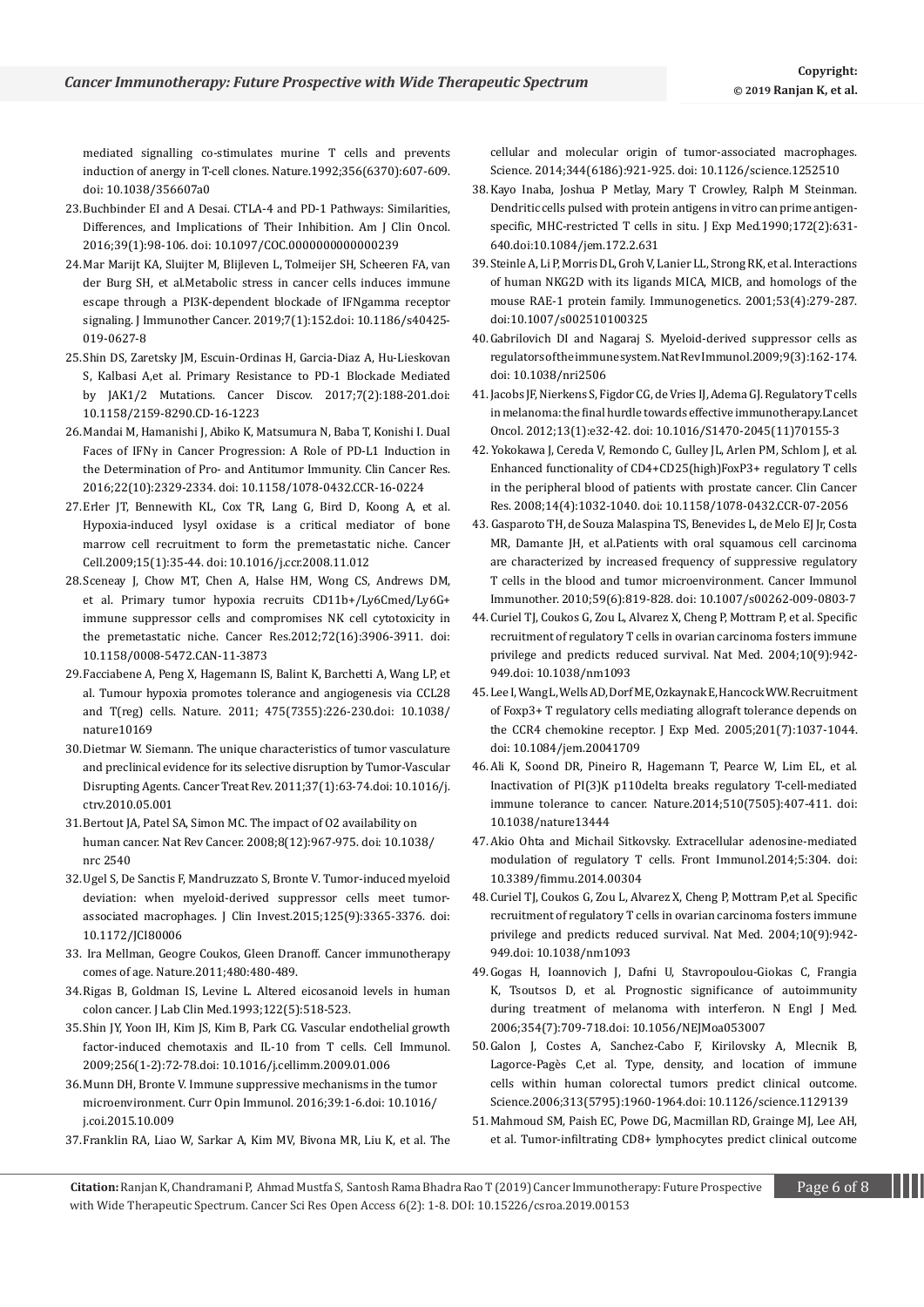[in breast cancer. J Clin Oncol.2011;29\(15\):1949-1955.doi: 10.1200/](https://www.ncbi.nlm.nih.gov/pubmed/21483002) [JCO.2010.30.5037](https://www.ncbi.nlm.nih.gov/pubmed/21483002)

- 52.[Tosolini M, Kirilovsky A, Mlecnik B, Fredriksen T, Mauger S, Bindea](https://www.ncbi.nlm.nih.gov/pubmed/21303976)  [G,et al. Clinical impact of different classes of infiltrating T cytotoxic](https://www.ncbi.nlm.nih.gov/pubmed/21303976)  [and helper cells \(Th1, th2, treg, th17\) in patients with colorectal](https://www.ncbi.nlm.nih.gov/pubmed/21303976)  [cancer. Cancer Res. 2011; 71\(4\):1263-1271. doi: 10.1158/0008-5472](https://www.ncbi.nlm.nih.gov/pubmed/21303976)
- 53. [Zhang L, Conejo-Garcia JR, Katsaros D, Gimotty PA, Massobrio M,](https://www.ncbi.nlm.nih.gov/pubmed/12529460)  [Regnani G, et al. Intratumoral T cells, recurrence, and survival in](https://www.ncbi.nlm.nih.gov/pubmed/12529460)  [epithelial ovarian cancer. N Engl J Med. 2003;348\(3\):203-213.doi:](https://www.ncbi.nlm.nih.gov/pubmed/12529460)  [10.1056/NEJMoa020177](https://www.ncbi.nlm.nih.gov/pubmed/12529460)
- 54.[Biswas, S.K. and Mantovani A. Macrophage plasticity and interaction](https://www.ncbi.nlm.nih.gov/pubmed/20856220)  [with lymphocyte subsets: cancer as a paradigm. Nat Immunol.2010;](https://www.ncbi.nlm.nih.gov/pubmed/20856220)  [11\(10\):889-896. doi: 10.1038/ni.1937](https://www.ncbi.nlm.nih.gov/pubmed/20856220)
- 55.[Coulie PG, Van den Eynde BJ, van der Bruggen P, Boon T. Tumour](https://www.ncbi.nlm.nih.gov/pubmed/24457417)  [antigens recognized by T lymphocytes: at the core of cancer](https://www.ncbi.nlm.nih.gov/pubmed/24457417)  [immunotherapy. Nat Rev Cancer. 2014;14\(2\):135-146. doi: 10.1038/](https://www.ncbi.nlm.nih.gov/pubmed/24457417) [nrc3670](https://www.ncbi.nlm.nih.gov/pubmed/24457417)
- 56.[Carl H. June. Adoptive T cell therapy for cancer in the clinic. J Clin](https://www.ncbi.nlm.nih.gov/pmc/articles/PMC1878537/)  [Invest. 2007;117\(6\):1466-1476. doi: 10.1172/JCI32446](https://www.ncbi.nlm.nih.gov/pmc/articles/PMC1878537/)
- 57. [Matthias Theobald, Judith Biggs, Javier Hernández, Joseph Lustgarten,](https://www.ncbi.nlm.nih.gov/pmc/articles/PMC2196170/)  [Colleen Labadie, Linda A. Sherma. Tolerance to p53 by A2. 1-restricted](https://www.ncbi.nlm.nih.gov/pmc/articles/PMC2196170/)  [cytotoxic T lymphocytes. J Exp Med.1997;185\(5\):833-842.doi:](https://www.ncbi.nlm.nih.gov/pmc/articles/PMC2196170/)  [10.1084/jem.185.5.833](https://www.ncbi.nlm.nih.gov/pmc/articles/PMC2196170/)
- 58.[Lee SY, Obata Y, Yoshida M, Stockert E, Williamson B, Jungbluth AA.](https://www.ncbi.nlm.nih.gov/pubmed/12601173)  [et al. Immunomic analysis of human sarcoma. Proc Natl Acad Sci U S](https://www.ncbi.nlm.nih.gov/pubmed/12601173)  [A.200;100\(5\):2651-6256.doi: 10.1073/pnas.0437972100](https://www.ncbi.nlm.nih.gov/pubmed/12601173)
- 59.[Terashima T, Mizukoshi E, Arai K, Yamashita T, Yoshida M, Ota H, et al.](https://www.ncbi.nlm.nih.gov/pubmed/24633336)  [P53, hTERT, WT-1, and VEGFR2 are the most suitable targets for cancer](https://www.ncbi.nlm.nih.gov/pubmed/24633336)  [vaccine therapy in HLA-A24 positive pancreatic adenocarcinoma.](https://www.ncbi.nlm.nih.gov/pubmed/24633336)  [Cancer Immunol Immunother. 2014;63\(5\):479-489.doi: 10.1007/](https://www.ncbi.nlm.nih.gov/pubmed/24633336) [s00262-014-1529-8](https://www.ncbi.nlm.nih.gov/pubmed/24633336)
- 60.[Van der Bruggen P, Traversari C, Chomez P, Lurquin C, De](https://www.ncbi.nlm.nih.gov/pubmed/1840703)  [Plaen E, Van den Eynde B, et al. A gene encoding an antigen](https://www.ncbi.nlm.nih.gov/pubmed/1840703)  [recognized by cytolytic T lymphocytes on a human melanoma.](https://www.ncbi.nlm.nih.gov/pubmed/1840703)  [Science.1991;254\(5038\):1643-1647.doi: 10.1126/science.1840703](https://www.ncbi.nlm.nih.gov/pubmed/1840703)
- 61. [Obenaus M, Leitão C, Leisegang M, Chen X, Gavvovidis I, van der](https://www.ncbi.nlm.nih.gov/pubmed/25774714)  [Bruggen et al. Identification of human T-cell receptors with optimal](https://www.ncbi.nlm.nih.gov/pubmed/25774714)  [affinity to cancer antigens using antigen-negative humanized mice.](https://www.ncbi.nlm.nih.gov/pubmed/25774714)  [Nat Biotechnol.2015;33\(4\):402-407. doi: 10.1038/nbt.3147](https://www.ncbi.nlm.nih.gov/pubmed/25774714)
- 62.[Lee PP, Yee C, Savage PA, Fong L, Brockstedt D, Weber JS, et al.](https://www.ncbi.nlm.nih.gov/pubmed/10371507)  [Characterization of circulating T cells specific for tumor-associated](https://www.ncbi.nlm.nih.gov/pubmed/10371507)  [antigens in melanoma patients. Nat Med.1999;5\(6\):677-685.doi:](https://www.ncbi.nlm.nih.gov/pubmed/10371507)  [10.1038/9525](https://www.ncbi.nlm.nih.gov/pubmed/10371507)
- 63. [Holler PD, Chlewicki LK, Kranz DM. TCRs with high affinity for foreign](https://www.ncbi.nlm.nih.gov/pubmed/12469116)  [pMHC show self-reactivity. Nat Immunol.2003; 4\(1\):55-62.doi:](https://www.ncbi.nlm.nih.gov/pubmed/12469116)  [10.1038/ni863](https://www.ncbi.nlm.nih.gov/pubmed/12469116)
- 64. [Linette GP, Stadtmauer EA, Maus MV, Rapoport AP, Levine BL, Emery](https://www.ncbi.nlm.nih.gov/pubmed/23770775)  [L, et al. Cardiovascular toxicity and titin cross-reactivity of affinity](https://www.ncbi.nlm.nih.gov/pubmed/23770775)[enhanced T cells in myeloma and melanoma. Blood. 2013;122\(6\):863-](https://www.ncbi.nlm.nih.gov/pubmed/23770775) [871. doi: 10.1182/blood-2013-03-490565](https://www.ncbi.nlm.nih.gov/pubmed/23770775)
- 65.[Garrido F, Cabrera T, Concha A, Glew S, Ruiz-Cabello F, Stern PL. Natural](https://www.ncbi.nlm.nih.gov/pubmed/8274189)  [history of HLA expression during tumour development. Immunol](https://www.ncbi.nlm.nih.gov/pubmed/8274189)  [Today. 1993;14\(10\):491-499. doi: 10.1016/0167-5699\(93\)90264-L](https://www.ncbi.nlm.nih.gov/pubmed/8274189)
- 66. [Johnsen AK, Templeton DJ, Sy M, Harding CV. Deficiency of](https://www.ncbi.nlm.nih.gov/pubmed/10510359)

[transporter for antigen presentation \(TAP\) in tumor cells allows](https://www.ncbi.nlm.nih.gov/pubmed/10510359)  [evasion of immune surveillance and increases tumorigenesis. J](https://www.ncbi.nlm.nih.gov/pubmed/10510359)  [Immunol.1999;163\(8\):4224-4231.](https://www.ncbi.nlm.nih.gov/pubmed/10510359)

- 67.[Giuseppe Sconocchia, Serenella Eppenberger-Castori, Inti Zlobec,](https://www.ncbi.nlm.nih.gov/pmc/articles/PMC3924546/)  [Eva Karamitopoulou, Roberto Arriga,Andrea Coppola, et al. HLA class](https://www.ncbi.nlm.nih.gov/pmc/articles/PMC3924546/)  [II antigen expression in colorectal carcinoma tumors as a favorable](https://www.ncbi.nlm.nih.gov/pmc/articles/PMC3924546/)  [prognostic marker. Neoplasia.2014;16\(1\):31-42.doi: 10.1593/](https://www.ncbi.nlm.nih.gov/pmc/articles/PMC3924546/) [neo.131568](https://www.ncbi.nlm.nih.gov/pmc/articles/PMC3924546/)
- 68. [Kitamura H, Torigoe T, Honma I, Sato E, Asanuma H, Hirohashi Y,](https://www.ncbi.nlm.nih.gov/pubmed/16899613)  [et al. Effect of human leukocyte antigen class I expression of tumor](https://www.ncbi.nlm.nih.gov/pubmed/16899613)  [cells on outcome of intravesical instillation of bacillus calmette](https://www.ncbi.nlm.nih.gov/pubmed/16899613)[guerin immunotherapy for bladder cancer. Clin Cancer Res.](https://www.ncbi.nlm.nih.gov/pubmed/16899613)  [2006;12\(15\):4641-4644.doi: 10.1158/1078-0432.CCR-06-0595](https://www.ncbi.nlm.nih.gov/pubmed/16899613)
- 69.[Shehata M, Mukherjee A, Deen S, Al-Attar A, Durrant LG, Chan S. Human](https://www.ncbi.nlm.nih.gov/pubmed/19755991)  [leukocyte antigen class I expression is an independent prognostic](https://www.ncbi.nlm.nih.gov/pubmed/19755991)  [factor in advanced ovarian cancer resistant to first-line platinum](https://www.ncbi.nlm.nih.gov/pubmed/19755991)  [chemotherapy. Br J Cancer. 2009;101\(8\):1321-1328. doi: 10.1038/](https://www.ncbi.nlm.nih.gov/pubmed/19755991) [sj.bjc.6605315](https://www.ncbi.nlm.nih.gov/pubmed/19755991)
- 70.[Matsuzaki J, Tsuji T, Luescher IF, Shiku H, Mineno J, Okamoto S, et al.](https://www.ncbi.nlm.nih.gov/pubmed/26447332)  [Direct tumor recognition by a human CD4\(+\) T-cell subset potently](https://www.ncbi.nlm.nih.gov/pubmed/26447332)  [mediates tumor growth inhibition and orchestrates anti-tumor](https://www.ncbi.nlm.nih.gov/pubmed/26447332)  [immune responses. Sci Rep. 2015;5:14896.doi: 10.1038/srep14896](https://www.ncbi.nlm.nih.gov/pubmed/26447332)
- 71.[Srivastava MK, Bosch JJ, Thompson JA, Ksander BR, Edelman](https://www.ncbi.nlm.nih.gov/pubmed/18322683)  [MJ, Ostrand-Rosenberg S. Lung cancer patients' CD4+ T cells](https://www.ncbi.nlm.nih.gov/pubmed/18322683)  [are activated in vitro by MHC II cell-based vaccines despite the](https://www.ncbi.nlm.nih.gov/pubmed/18322683)  [presence of myeloid-derived suppressor cells. Cancer Immunol](https://www.ncbi.nlm.nih.gov/pubmed/18322683)  [Immunother.2008;57\(10\):1493-1504.doi: 10.1007/s00262-008-](https://www.ncbi.nlm.nih.gov/pubmed/18322683) [0490-9](https://www.ncbi.nlm.nih.gov/pubmed/18322683)
- 72. [Thompson JA, Srivastava MK, Bosch JJ, Clements VK, Ksander BR,](https://www.ncbi.nlm.nih.gov/pubmed/17724589)  [Ostrand-Rosenberg S. The absence of invariant chain in MHC II cancer](https://www.ncbi.nlm.nih.gov/pubmed/17724589)  [vaccines enhances the activation of tumor-reactive type 1 CD4+ T](https://www.ncbi.nlm.nih.gov/pubmed/17724589)  [lymphocytes. Cancer Immunol Immunother. 2008;57\(3\):389-398.doi:](https://www.ncbi.nlm.nih.gov/pubmed/17724589)  [10.1007/s00262-007-0381-5](https://www.ncbi.nlm.nih.gov/pubmed/17724589)
- 73.[Seth Rakoff-Nahoum. Why cancer and inflammation? Yale J Biol](file:///C:/Users/srinivas/Desktop/2019/Nov2019/works/CSROA-19-RW-181/ncbi.nlm.nih.gov/pmc/articles/PMC1994795/)  [Med.2006;79\(3-4\):123-30.](file:///C:/Users/srinivas/Desktop/2019/Nov2019/works/CSROA-19-RW-181/ncbi.nlm.nih.gov/pmc/articles/PMC1994795/)
- 74.[Balkwill F and Mantovani A, Inflammation and cancer: back to](https://www.ncbi.nlm.nih.gov/pubmed/11229684)  [Virchow? Lancet. 2001;357\(9255\):539-45.doi: 10.1016/S0140-](https://www.ncbi.nlm.nih.gov/pubmed/11229684) [6736\(00\)04046-0](https://www.ncbi.nlm.nih.gov/pubmed/11229684)
- 75. [Pathangey LB, Lakshminarayanan V, Suman VJ, Pockaj BA, Mukherjee](https://www.ncbi.nlm.nih.gov/pubmed/27367740)  [P, Gendler SJ. Aberrant Glycosylation of Anchor-Optimized MUC1](https://www.ncbi.nlm.nih.gov/pubmed/27367740)  [Peptides Can Enhance Antigen Binding Affinity and Reverse Tolerance](https://www.ncbi.nlm.nih.gov/pubmed/27367740)  [to Cytotoxic T Lymphocytes. Biomolecules. 2016;6\(3\):31.doi:](https://www.ncbi.nlm.nih.gov/pubmed/27367740)  [10.3390/biom6030031](https://www.ncbi.nlm.nih.gov/pubmed/27367740)
- 76. [Jeremy M Grenier, Zhijuan Qiu, Kamal Mohan Khanna. Adoptive cell](https://www.jimmunol.org/content/196/1_Supplement/143.20)  [transfer enhances antitumor response generated by Cytomegalovirus](https://www.jimmunol.org/content/196/1_Supplement/143.20)[based vaccine. The Journal of Immunology. 2016;196\(1](https://www.jimmunol.org/content/196/1_Supplement/143.20)  [Supplement\):143.](https://www.jimmunol.org/content/196/1_Supplement/143.20)
- 77. [Kaneko S, Mastaglio S, Bondanza A, Ponzoni M, Sanvito F, Aldrighetti](https://www.ncbi.nlm.nih.gov/pubmed/18978209)  [L, et al. IL-7 and IL-15 allow the generation of suicide gene-modified](https://www.ncbi.nlm.nih.gov/pubmed/18978209)  [alloreactive self-renewing central memory human T lymphocytes.](https://www.ncbi.nlm.nih.gov/pubmed/18978209)  [Blood. 2009;113\(5\):1006-1015.doi: 10.1182/blood-2008-05-156059](https://www.ncbi.nlm.nih.gov/pubmed/18978209)
- 78.[Kim HR, Hwang KA, Park SH, Kang I. IL-7 and IL-15: biology and](https://www.ncbi.nlm.nih.gov/pubmed/19166383)  [roles in T-Cell immunity in health and disease. Crit Rev Immunol.](https://www.ncbi.nlm.nih.gov/pubmed/19166383)  [2008;28\(4\):325-339.doi: 10.1615/critrevimmunol.v28.i4.40](https://www.ncbi.nlm.nih.gov/pubmed/19166383)
- Citation: Ranjan K, Chandramani P, Ahmad Mustfa S, Santosh Rama Bhadra Rao T (2019) Cancer Immunotherapy: Future Prospective **Page 7 of 8** with Wide Therapeutic Spectrum. Cancer Sci Res Open Access 6(2): 1-8. DOI[: 10.15226/csroa.2019.0015](http://dx.doi.org/10.15226/csroa.2019.00152)3